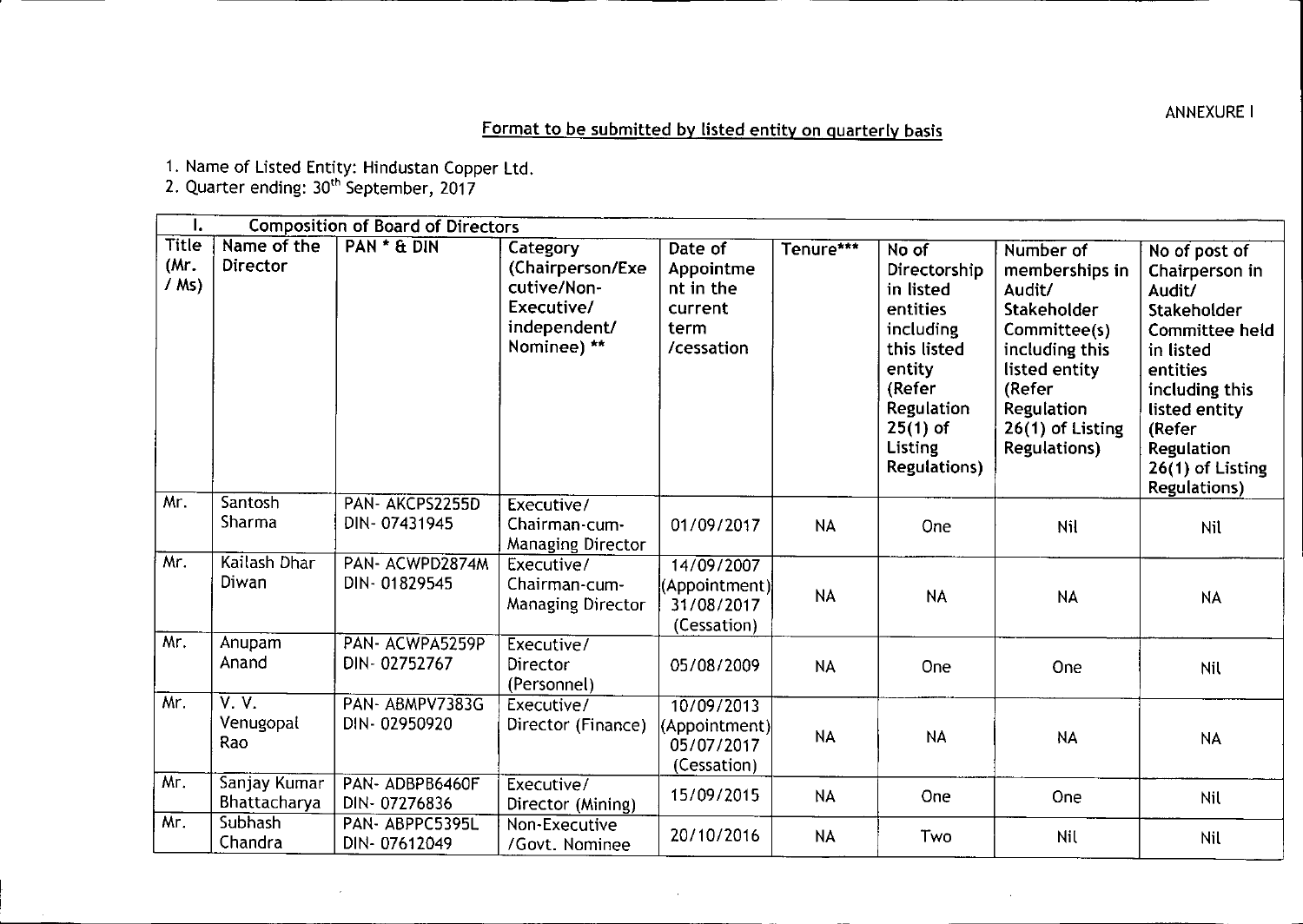|                     |                                                                                                                                                                                                                                                 |                                            | <b>Director</b>                                  |            |            |            |     |            |
|---------------------|-------------------------------------------------------------------------------------------------------------------------------------------------------------------------------------------------------------------------------------------------|--------------------------------------------|--------------------------------------------------|------------|------------|------------|-----|------------|
| Mr.                 | Niranjan<br>Kumar Singh                                                                                                                                                                                                                         | PAN-ABEPN9588M<br>DIN-03361541             | Non-Executive<br>/Govt. Nominee<br>Director      | 15/3/2017  | <b>NA</b>  | Two        | One | Nil        |
| Mrs.                | Simantini<br>Jena                                                                                                                                                                                                                               | PAN-ACRPJ6937E<br>DIN-07346980             | Non-Executive/<br>Independent<br><b>Director</b> | 17/11/2015 | 16/11/2018 | <b>One</b> | One | <b>Nit</b> |
| Mr.                 | Hemant<br>Mehtani                                                                                                                                                                                                                               | PAN-ACVPM3453C<br>DIN-02875561             | Non-Executive/<br>Independent<br>Director        | 17/11/2015 | 16/11/2018 | <b>One</b> | Nil | Two        |
| Mr.                 | Dileep Raj<br>Singh<br>Chaudhary                                                                                                                                                                                                                | PAN-AAVPC7061J<br>DIN-00269508             | Non-Executive/<br>Independent<br><b>Director</b> | 01/12/2015 | 30/11/2018 | One        | Two | Nil        |
| Mr.<br><b>WEART</b> | Niranjan Pant<br>and the contract of the contract of the contract of the contract of the contract of the contract of the contract of the contract of the contract of the contract of the contract of the contract of the contract of the contra | PAN-AAXPP0529N<br>DIN-00229550<br>.<br>. . | Non-Executive/<br>Independent<br><b>Director</b> | 01/12/2015 | 30/11/2018 | One        | Nil | Nil        |

• PAN number of any director would not be displayed on the website of Stock Exchange

••• Category of directors means executive/non-executive/independent/Nominee. if a director fits into more than one category write all categories separating them with hyphen

to be filled only for Independent Director. Tenure would mean total period from which Independent director is serving on Board of director of the listed entity in continuity without any cooling off period.

| Н.<br><b>Composition of Committees</b>          |                                |                                                                          |  |
|-------------------------------------------------|--------------------------------|--------------------------------------------------------------------------|--|
| Name of Committee                               | Name of Committee members      | Category (Chairperson/Executive/Non-<br>Executive/independent/Nominee) * |  |
| 1. Audit Committee                              | Shri Hemant Mehtani - Chairman | Non-Executive/ Independent Director                                      |  |
|                                                 | Smt Simantini Jena - Member    | Non-Executive/ Independent Director                                      |  |
|                                                 | Shri S K Bhattacharya - Member | Executive / Director (Mining)                                            |  |
| 2.<br>Nomination &<br>Remuneration<br>Committee | Shri Hemant Mehtani - Chairman | Non-Executive/ Independent Director                                      |  |
|                                                 | Smt. Simantini Jena - Member   | Non-Executive/ Independent Director                                      |  |
|                                                 | Shri Subhash Chandra - Member  | Non- Executive/ Government Nominee Director                              |  |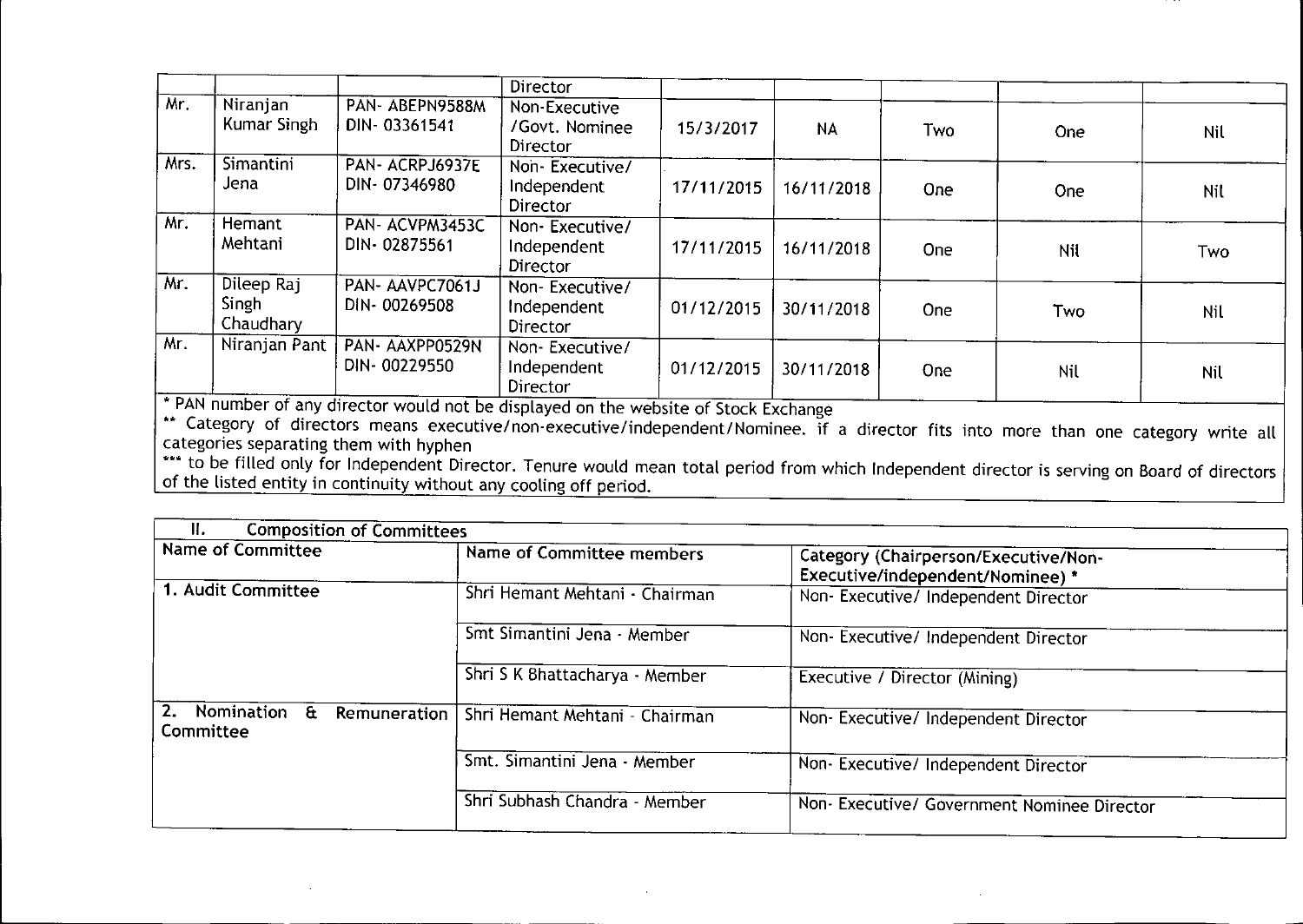| 3. Risk Management Committee (if   NA<br>applicable) |                                               | NA                                                                                                                                             |
|------------------------------------------------------|-----------------------------------------------|------------------------------------------------------------------------------------------------------------------------------------------------|
| <b>Stakeholders</b><br>Committee                     | Relationship   Shri Hemant Mehtani - Chairman | Non- Executive/ Independent Director                                                                                                           |
|                                                      | Shri Anupam Anand- Member                     | Executive/ Director (Personnel)                                                                                                                |
| separating them with hyphen                          |                                               | * Category of directors means executive/non-executive/independent/Nominee. if a director fits into more than one category write all categories |

| III.<br>Meeting of Board of Directors                      |                                                        |                                                                  |
|------------------------------------------------------------|--------------------------------------------------------|------------------------------------------------------------------|
| , Date(s) of Meeting (if any) in the<br>  previous quarter | Date(s) of Meeting (if any) in the<br>relevant quarter | A Maximum gap between any two consecutive (in<br>number of days) |
| 17.5.2017                                                  | 12.8.2017 and 25.8.2017                                | 86 days                                                          |

| IV.<br><b>Meeting of Committees</b>                                                                                                 |                                                |                                                                           |                                                                           |  |  |  |
|-------------------------------------------------------------------------------------------------------------------------------------|------------------------------------------------|---------------------------------------------------------------------------|---------------------------------------------------------------------------|--|--|--|
| Date(s) of meeting of the<br>committee in the relevant<br>quarter                                                                   | Whether requirement of<br>Quorum met (details) | $\beta$ Date(s) of meeting of the<br>committee in the previous<br>quarter | Aaximum gap between any two<br>consecutive meetings in number of<br>days* |  |  |  |
| Audit Committee: 12.8.2017                                                                                                          | Yes (two out of three)                         | 17.5.2017                                                                 | 86 days                                                                   |  |  |  |
| This information has to be mandatorily be given for audit committee, for rest of the committees giving this information is optional |                                                |                                                                           |                                                                           |  |  |  |

| <b>Related Party Transactions</b>                                                                         |                                                |
|-----------------------------------------------------------------------------------------------------------|------------------------------------------------|
| Subject                                                                                                   | Compliance status (Yes/No/NA) refer note below |
| . Whether prior approval of audit committee obtained                                                      | NA                                             |
| Whether shareholder approval obtained for material RPT                                                    | NA                                             |
| Whether details of RPT entered into pursuant to omnibus approval have been<br>reviewed by Audit Committee | NA                                             |
| Note                                                                                                      |                                                |

1. In the column "Compliance Status", compliance or non-compliance may be indicated by Yes/No/N.A. For example, if the Board has been composed in accordance with the requirements of Listing Regulations, "Yes" may be indicated. Similarly, in case the Listed Entity has no related party transactions, the words "N.A." may be indicated.

2. If status is "No" details of non-compliance may be given here.

<u>I VI. Affirmations</u>

I 1. The composition of Board of Directors is not in terms of SEBI (Listing obligations and disclosure requirements) Regulations, 2015 since I

-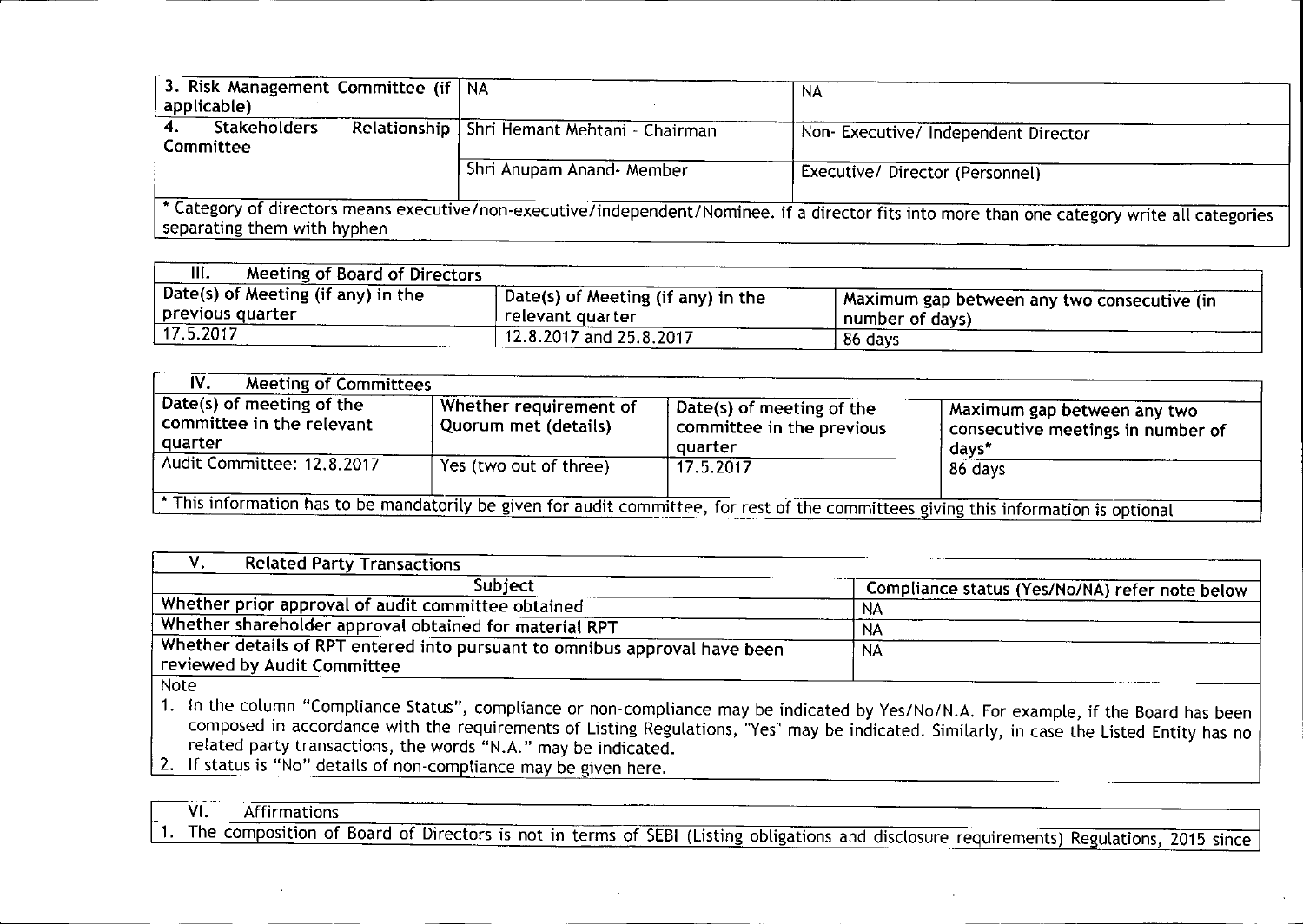number of Independent directors is less than 50% of total strength of the Board. The post of one Independent Director is lying vacant since 19.3.2016 and two Independent Directors are lying vacant since 22.10.2016. The Company has requested the Ministry of Mines, Govt. of India to fill up the vacant post. The matter is under consideration of the Government.

- 2. The composition of the following committees is in terms of SEBI(Listing obligations and disclosure requirements) Regulations, 2015
	- a. Audit Committee
	- b. Nomination & remuneration committee
	- c. Stakeholders relationship committee
	- d. Risk management committee (applicable to the top 100 listed entities)- NA
- 3. The committee members have been made aware of their powers, role and responsibilities as specified in SEBI (Listing obligations and disclosure requirements) Regulations, 2015.
- 4. The meetings of the board of directors and the above committees have been conducted in the manner as specified in SEBI (Listing obligations and disclosure requirements) Regulations, 2015.
- 5. This report and/or the report submitted in the previous quarter has been placed before Board of Directors. Any comments/observations/advice of Board of Directors may be mentioned here: Report for the previous quarter ended 30.6.2017 was placed in the Board meeting held on 12.8.2017 and report for the quarter ended 30.9.2017 shall be placed in the next Board meeting.

Kt\_ingl Compliance Officer/ GM & Company Secretary Note:

Information at Table I and II above need to be necessarily given in 1st quarter of each financial year. However if there is no change of information in subsequent quarter(s) of that financial year, this information may not be given by Listed entity and instead a statement "same as previous quarter" may be given.